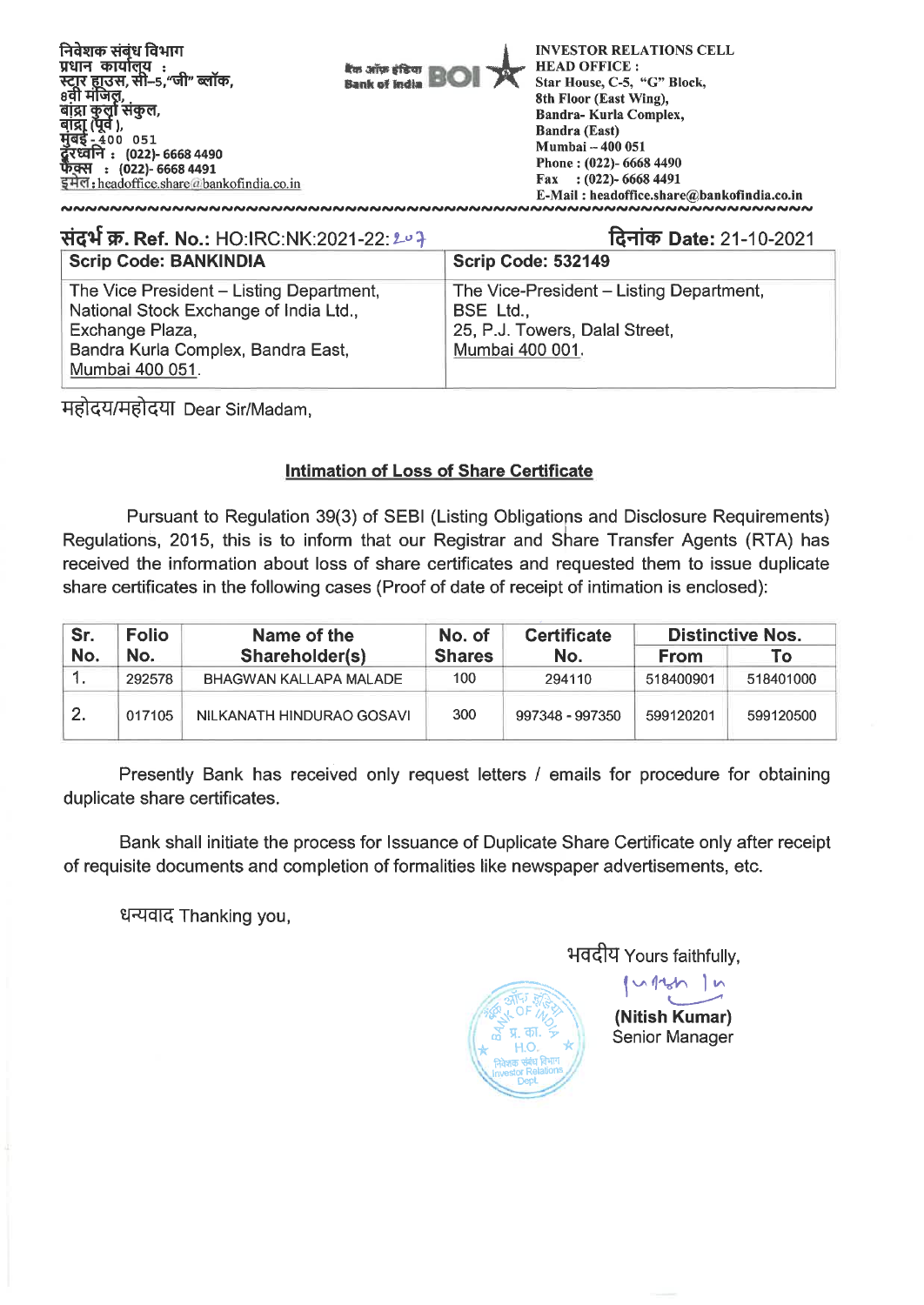### **Investor Relations Department**

| From:               | bssduplicate@bigshareonline.com                                                                                    |
|---------------------|--------------------------------------------------------------------------------------------------------------------|
| Sent:               | Monday, October 18, 2021 2:45 PM                                                                                   |
| To:                 | Rajesh Venkataraj Upadhya; Investor Relations Department                                                           |
| Cc:                 | ganesh@bigshareonline.com; jibu@bigshareonline.com;<br>bhagwan@bigshareonline.com; Bssduplicate@Bigshareonline.Com |
| Subject:            | Duplicate Share Intimations Received On: 20211018 BANK OF INDIA - EQUITY Folio<br>no: 292578                       |
| <b>Attachments:</b> | 548119.pdf                                                                                                         |

CAUTION: This email originated from a source outside Bank of India. Do not click<br>on links or open attachments unless you recognize the sender and you know the attachments unless you recognize the sender and you know the ontent is safe

Dear Sir/Ma'am,

Please be informed that in terms of the provisions of the SEBI (LODR) Regulations, 2015, the Company is required to submit information regarding loss of share certificates and issue of duplicate certificates, to the stock exchange within two days of its getting information. Further, the said intimation has to be filed only through the mode of NEAPS filing for NSE and on listing.bseindia.com for BSE and not via hard copy submission.

Accordingly, we are sharing herewith the receipt of the following request for loss of share certificate of the Company by shareholders, to enable you to comply with the said regulatory requirement within the timelines prescribed.

| Client Name                      | Cert.<br>No | Dist. No<br>From | Dist. NO.<br>Τо | Folio<br>No. | Quantity<br>The Atlanta Mar | Name                                    | JF | JH |
|----------------------------------|-------------|------------------|-----------------|--------------|-----------------------------|-----------------------------------------|----|----|
| BANK OF INDIA -<br><b>EQUITY</b> | 294110      | 518400901        | 518401000       | 292578       | 100                         | <b>BHAGWAN KALLAPA</b><br><b>MALADE</b> |    |    |

Should you have any queries in respect of the aforesaid instruction kindly revert back.

Regards,

Bigshare Services Pvt. Ltd.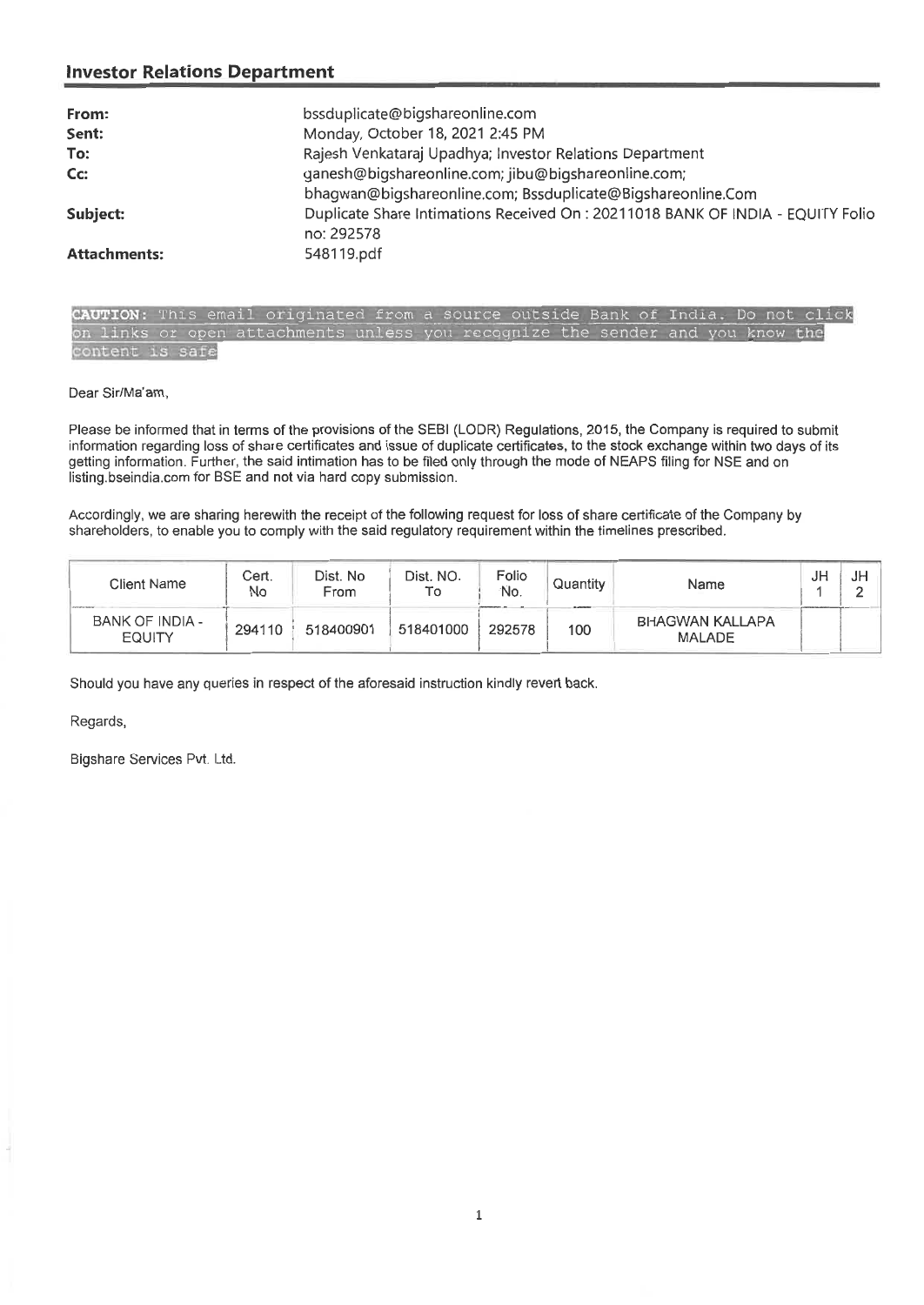#### **APPLICATION FOR ISSUE OF DUPLICATE SHARE CERTIFICATE CUM**

| <b>TRANSMISSION OF SHARES</b>         | SHARE SERVICES PVT. LTD.                          |        |
|---------------------------------------|---------------------------------------------------|--------|
|                                       | <b>RECEIVED</b><br><b>Subject to Verification</b> |        |
| Bigshare Services Pvt Ltd             |                                                   |        |
| 1st Floor, Bharat Tin Works Building, |                                                   |        |
| Opp. Vasant Oasis, Makwana Road,      | + 6 3CT 2021                                      |        |
| Marol, Andheri (East),                |                                                   |        |
| Mumbai 400059, India                  |                                                   | 548119 |
| Respected Sir,                        |                                                   |        |

2,1369.5

I Kedar Bhagwan Mallade, Residing at Post Korwali, Taluka Mohol, Dis Solapur am applying for Issue of duplicate share certificate cum transmission of the shares of **Bhagwan Kallappa Mallade.** 

**Bhagwan Kaliappa Ma!lade** Expired On **218tJune 1997at Degav Naka to Civil Hospital.**  The deceased was holding Shares of the following Description.

| Folio No. | Certificate No's | Distinctive no's | Shares covered<br>in each<br>certificate | Face Value  |
|-----------|------------------|------------------|------------------------------------------|-------------|
| 292578    |                  | 100              |                                          | 10.00/-each |

I am the Legal heir of the successor to the estate of the deceased shareholder. The following are the particulars of the applicant(s):

| Sr No. | Name & Address              | Age | Relation with |
|--------|-----------------------------|-----|---------------|
|        | Of the applicant( $s$ )     |     | the deceased  |
|        | Vandana Bhagwan Mallade     | 49  | Wife          |
| 2.     | Kanyakumari Bhagwan Mallade | 25  | Daughter      |
| З.     | Kedar Bhagwan Mallade       | 23  | Son           |

I hereby submit the following documents to support my claim for issue of duplicate share certificate in lieu of original share certificate curn transmission of the shares held by the deceased.

1. Copy of Death Certificate of the deceased.

2. Proof of my identification

3. Proof of my Address.

I hereby request you to issue duplicate share certificate in lieu of original share certificate cum transmit the shares covered under Folio No. **292578** standing in the name of the deceased in my name and enter my name in the Register of Members of the Bank of India.<br>Date:  $\sqrt{11.6912921}$ 

Place:  $\mathcal{S} \circ \mathcal{L} \alpha \rho \vee \mathcal{L}$  Signature of the Applicant

(Contact No:8668349793;email :malladekedar7@gmail.com)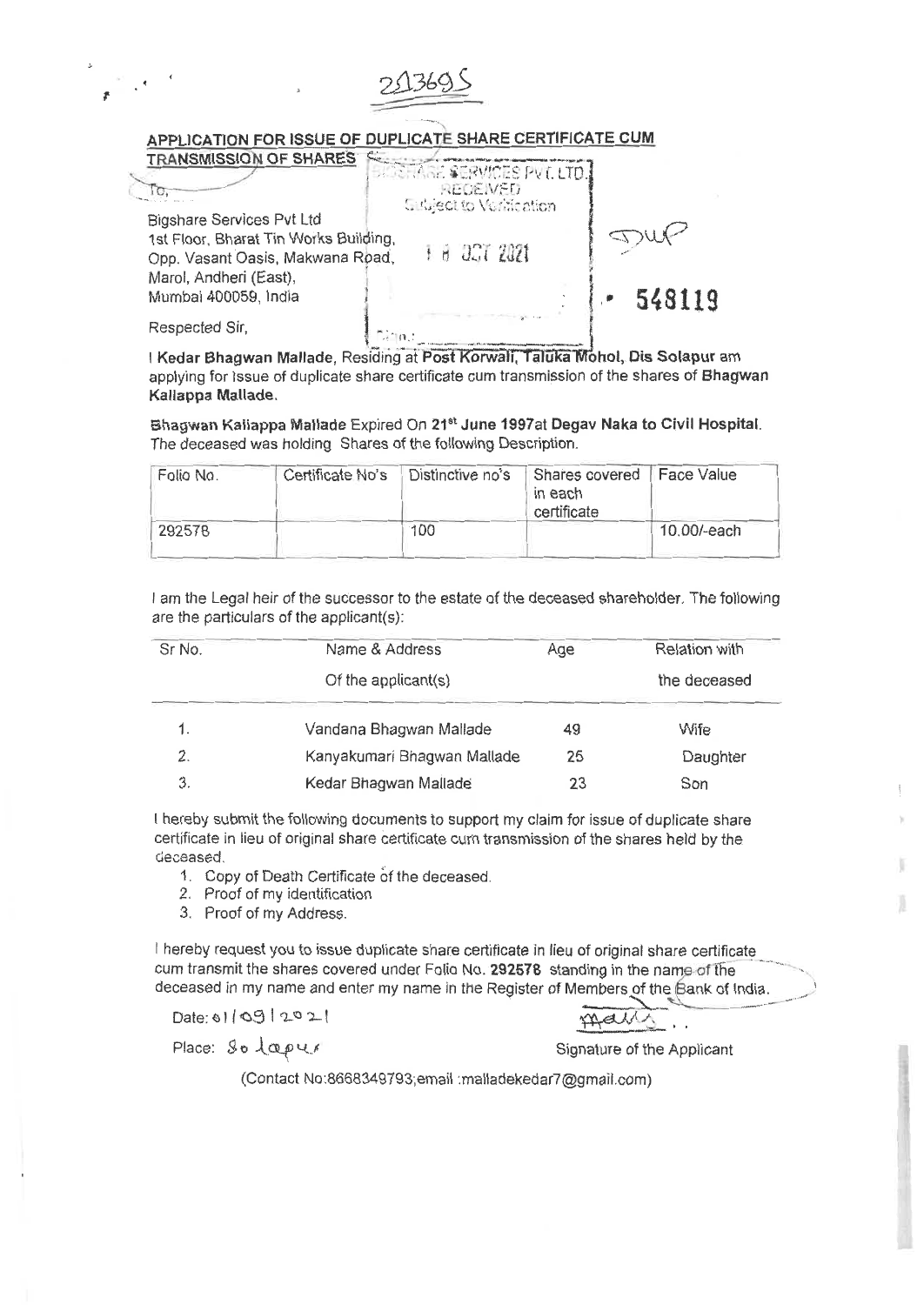### **Investor Relations Department**

| From:               | bssduplicate@bigshareonline.com                                                 |
|---------------------|---------------------------------------------------------------------------------|
| Sent:               | Wednesday, October 20, 2021 3:36 PM                                             |
| To:                 | Rajesh Venkataraj Upadhya; Investor Relations Department                        |
| $Cc$ :              | ganesh@bigshareonline.com; jibu@bigshareonline.com;                             |
|                     | bhagwan@bigshareonline.com; Bssduplicate@Bigshareonline.Com                     |
| Subject:            | Duplicate Share Intimations Received On : 20211020 BANK OF INDIA - EQUITY Folio |
|                     | no: 017105                                                                      |
| <b>Attachments:</b> | 548362.pdf                                                                      |

**UTION:** This email originated from a source outside Bank of India. Do not click on links or open attachments unless you recognize the is safe and you know the

Dear Sir/Ma'am,

Please be informed that in terms of the provisions of the SEBI (LODR) Regulations, 2015, the Company is required to submit information regarding loss of share certificates and issue of duplicate certificates, to the stock exchange within two days of its getting information. Further, the said intimation has to be filed only through the mode of NEAPS filing for NSE and on listing.bseindia.com for BSE and not via hard copy submission.

Accordingly, we are sharing herewith the receipt of the following request for loss of share certificate of the Company by shareholders, to enable you to comply with the said regulatory requirement within the timelines prescribed.

| Client Name                             | Cert.<br>No | Dist. No<br>From | Dist. NO.<br>To | Folio<br>No. | Quantity | Name                                | JH | JH |
|-----------------------------------------|-------------|------------------|-----------------|--------------|----------|-------------------------------------|----|----|
| BANK OF INDIA -<br><b>EQUITY</b>        | 997348      | 599120201        | 599120300       | 017105       | 100      | NILKANATH HINDURAO<br><b>GOSAVI</b> |    |    |
| BANK OF INDIA -<br><b>EQUITY</b>        | 997349      | 599120301        | 599120400       | 017105       | 100      | NILKANATH HINDURAO<br>GOSAVI        |    |    |
| <b>BANK OF INDIA -</b><br><b>EQUITY</b> | 997350      | 599120401        | 599120500       | 017105       | 100      | NILKANATH HINDURAO<br><b>GOSAVI</b> |    |    |

Should you have any queries in respect of the aforesaid instruction kindly revert back.

Regards,

Bigshare Services Pvt. Ltd.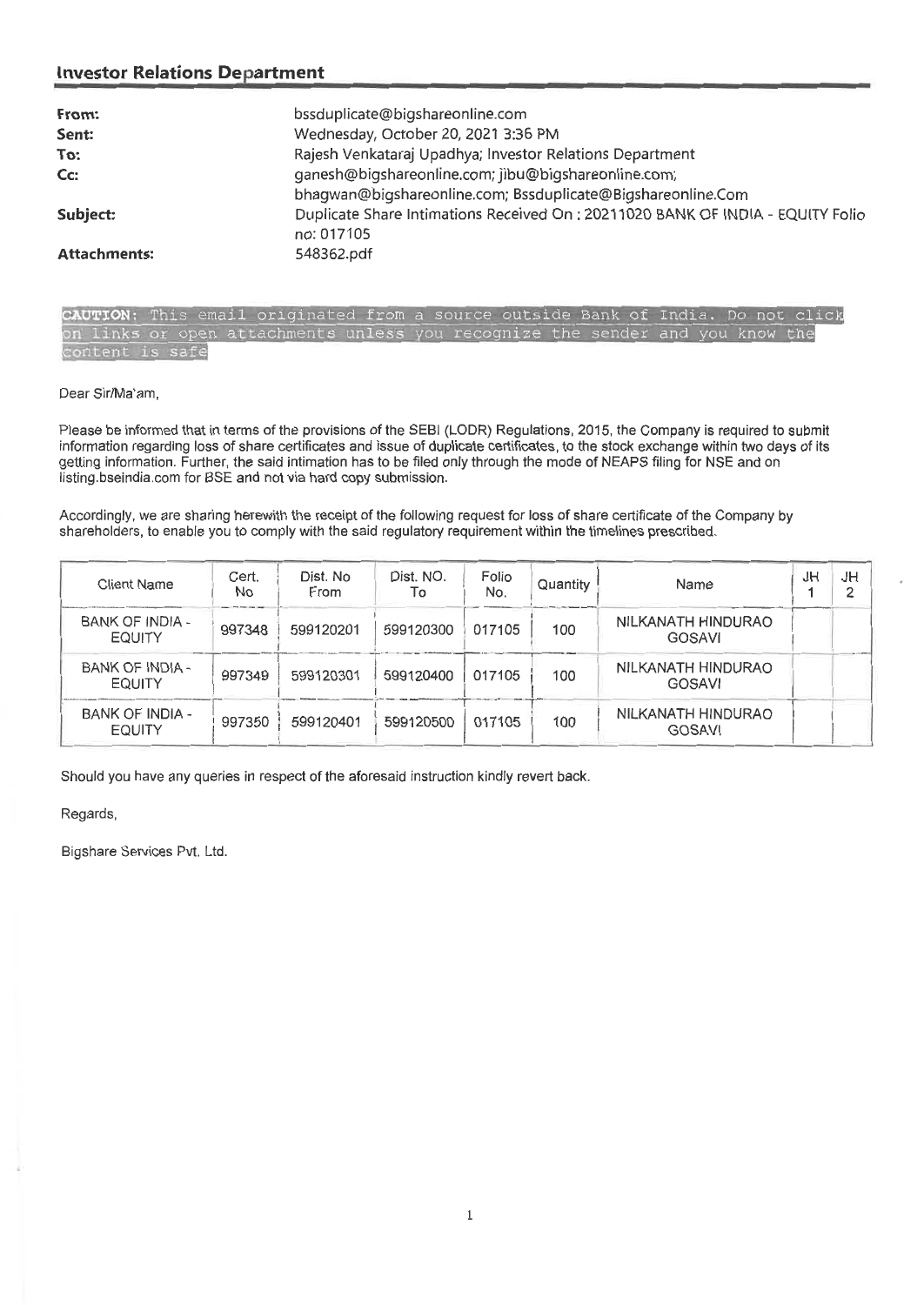$1000$ 

Dup pro

DU694

# **BANK OF INDIA**

| Folio No.:                                      | 017105  | 548362                                                             |
|-------------------------------------------------|---------|--------------------------------------------------------------------|
|                                                 |         | Date: - 3/09/2021<br>To, Mr Rajesh V Upadhya                       |
|                                                 |         |                                                                    |
| <b>EIGSHARE SERVICES PVT. LTD.1</b><br>RECEIVED |         | the Kotatking Over, A<br>Company Secretary,                        |
| Subject to Verification                         |         | Bank of India, Head Office,<br>111012021                           |
| 20 007 2021                                     |         | <b>Ivester Relations Call,</b>                                     |
|                                                 | Mumbai. |                                                                    |
|                                                 |         | We request reference to your E-mail dated 15 Jul 2021 at 10.18 AM. |
| Sign.                                           |         |                                                                    |

Please find herewith the following documents for issuing duplicate share certificates.

| Sr.             | <b>List of documents</b>                                                                                                                                                                   | Attached/NA     |
|-----------------|--------------------------------------------------------------------------------------------------------------------------------------------------------------------------------------------|-----------------|
| $\mathbf{1}$    | Questionnaire form duly notarised "Q"*                                                                                                                                                     | Attached        |
| $\overline{z}$  | Affidavit on Rs.100 /-"A" (duly notarised )*                                                                                                                                               | Attached        |
| $\overline{3}$  | indemnity agreement on Rs.500/- "I" (duly notarised )*                                                                                                                                     | Attached        |
| $\overline{4}$  | Surety form with copy Form 16 or income Tax Return of the latest<br>financial year, if more than 200 shares "S" (duly notarised )*                                                         | Attached        |
| $\overline{5}$  | Originally signed stamped /Notarised FIR /complaint lodged with local<br>police station for the lost/ stolen/ theft mentioning folio, certificate and<br>distinctive number of the shares. | Attached        |
| $\underline{6}$ | DD in favour of Bank of India payable at Mumbai for Rs.1225 /- towards<br>advertisement in news paper, if 400& above shares.                                                               | NA              |
| $\overline{z}$  | Self-attested copy of PAN card of all shareholders, witnesses & surity.                                                                                                                    | Attached        |
| $\underline{8}$ | Self - attested copy of Electricity / Telephone / Gas bill (not older than 3<br>months ) of all holders, witnesses & surity.                                                               | <b>Attached</b> |
| $\overline{a}$  | Signature attested by bank manager under his / her official stamp &<br>seal with name, employee code & phone number of bank.*                                                              | Attached        |
| 10              | Cancelled cheque having pre-printed name of all holders                                                                                                                                    | Attached        |
| 11              | Affidavit for change of signature . (if change/difference in signature)*                                                                                                                   | <b>NA</b>       |
|                 |                                                                                                                                                                                            |                 |